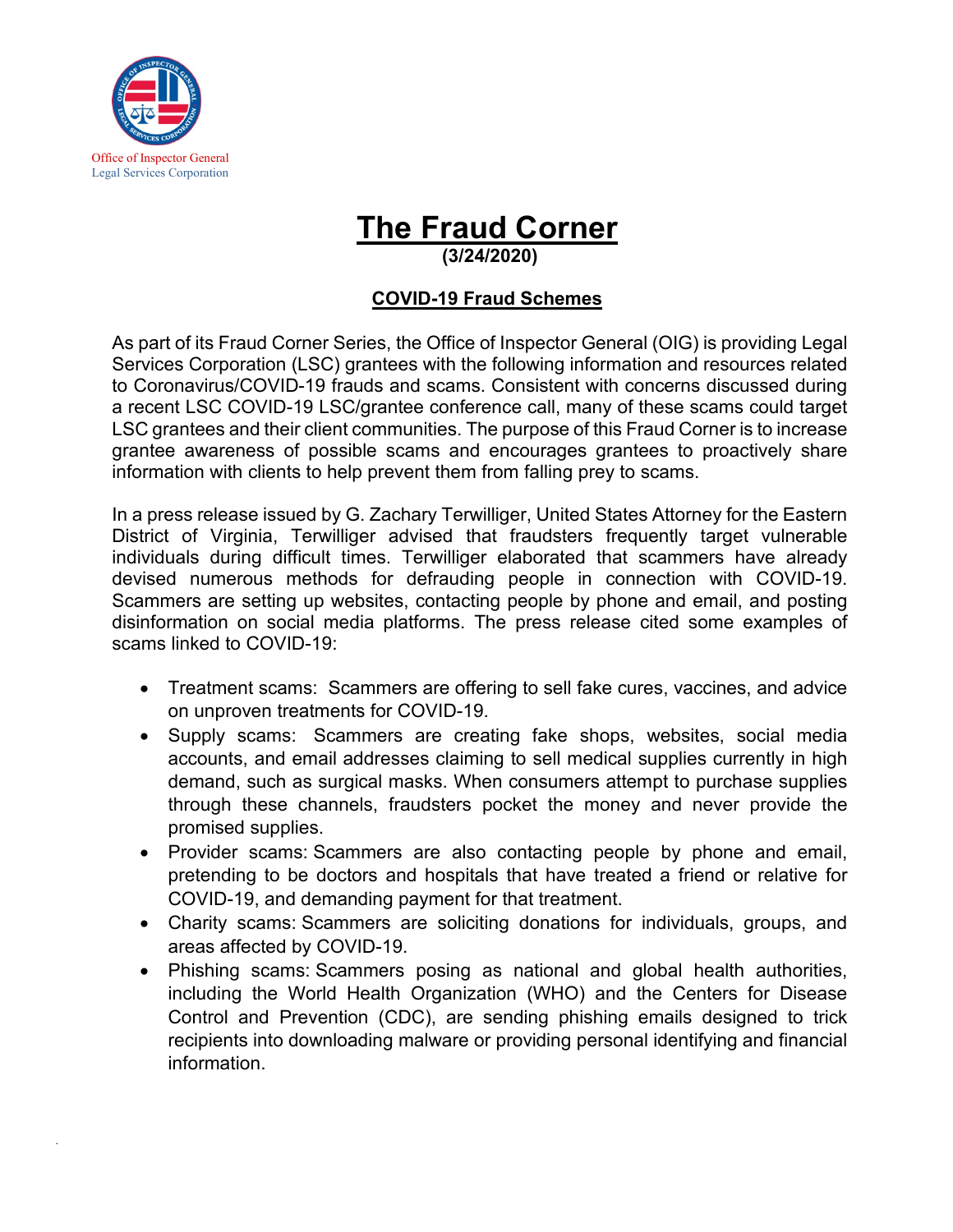- App scams: Scammers are also creating and manipulating mobile apps designed to track the spread of COVID-19 to insert malware that will compromise users' devices and personal information.
- Investment scams: Scammers are offering online promotions on various platforms, including social media, claiming that the products or services of publicly traded companies can prevent, detect, or cure COVID-19, and that the stock of these companies will dramatically increase in value as a result. These promotions are often styled as "research reports," make predictions of a specific "target price," and relate to microcap stocks, or low-priced stocks issued by the smallest of companies with limited publicly available information.

Terwilliger urges everyone, especially those most at risk of serious illness, to avoid these and similar scams by taking the following steps:

- Independently verify the identity of any company, charity, or individual that contacts you regarding COVID-19.
- Check the websites and email addresses offering information, products, or services related to COVID-19. Be aware that scammers often employ addresses that differ only slightly from those belonging to the entities they are impersonating. For example, they might use ["cdc.com"](https://linkprotect.cudasvc.com/url?a=http%3a%2f%2fcdc.com&c=E,1,8CImMdKwyhQEiwNZ1wBSvl3sxO2iFhO1cIUYL4ZHJ5U7G35E2rlIX5r4-LQM0s55b4VqqVdoF2OhaeieA2QbeZq-AdSq0g9q4q8dWJ1OF8SQRtMcHlsnIrA,&typo=1) or ["cdc.org"](https://linkprotect.cudasvc.com/url?a=http%3a%2f%2fcdc.org&c=E,1,pqixUSSz6kjS7x3H6wSvNhO31vCqQur_77kCncB5zLPyLMJd0g4g-PVB7Bm45xwV3QHNeP7VVjlM4FNpGgbXQcopJzgeojZGgCsoNmcybcgMN4NYEA,,&typo=1) instead of ["cdc.gov.](http://www.cdc.gov/)"
- Be wary of unsolicited emails offering information, supplies, or treatment for COVID-19 or requesting your personal information for medical purposes. Legitimate health authorities will not contact the general public this way.
- Do not click on links or open email attachments from unknown or unverified sources. Doing so could download a virus onto your computer or device.
- Make sure the anti-malware and anti-virus software on your computer is operating and up to date.
- Ignore offers for a COVID-19 vaccine, cure, or treatment. Remember, if there is a medical breakthrough, you won't hear about it for the first time through an email, online ad, or unsolicited sales pitch.
- Check online reviews of any company offering COVID-19 products or supplies. Avoid companies whose customers have complained about not receiving items.
- Research any charities or crowdfunding sites soliciting donations in connection with COVID-19 before giving. Remember, an organization may not be legitimate even if it uses words like "CDC" or "government" in its name or has reputable looking seals or logos on its materials. For online resources on donating wisely, visit the Federal [Trade Commission](https://www.consumer.ftc.gov/features/how-donate-wisely-and-avoid-charity-scams#research) (FTC) website.
- Be wary of any business, charity, or individual requesting payments or donations in cash, by wire transfer, gift card, or through the mail. Don't send money through any of these channels.

*.*